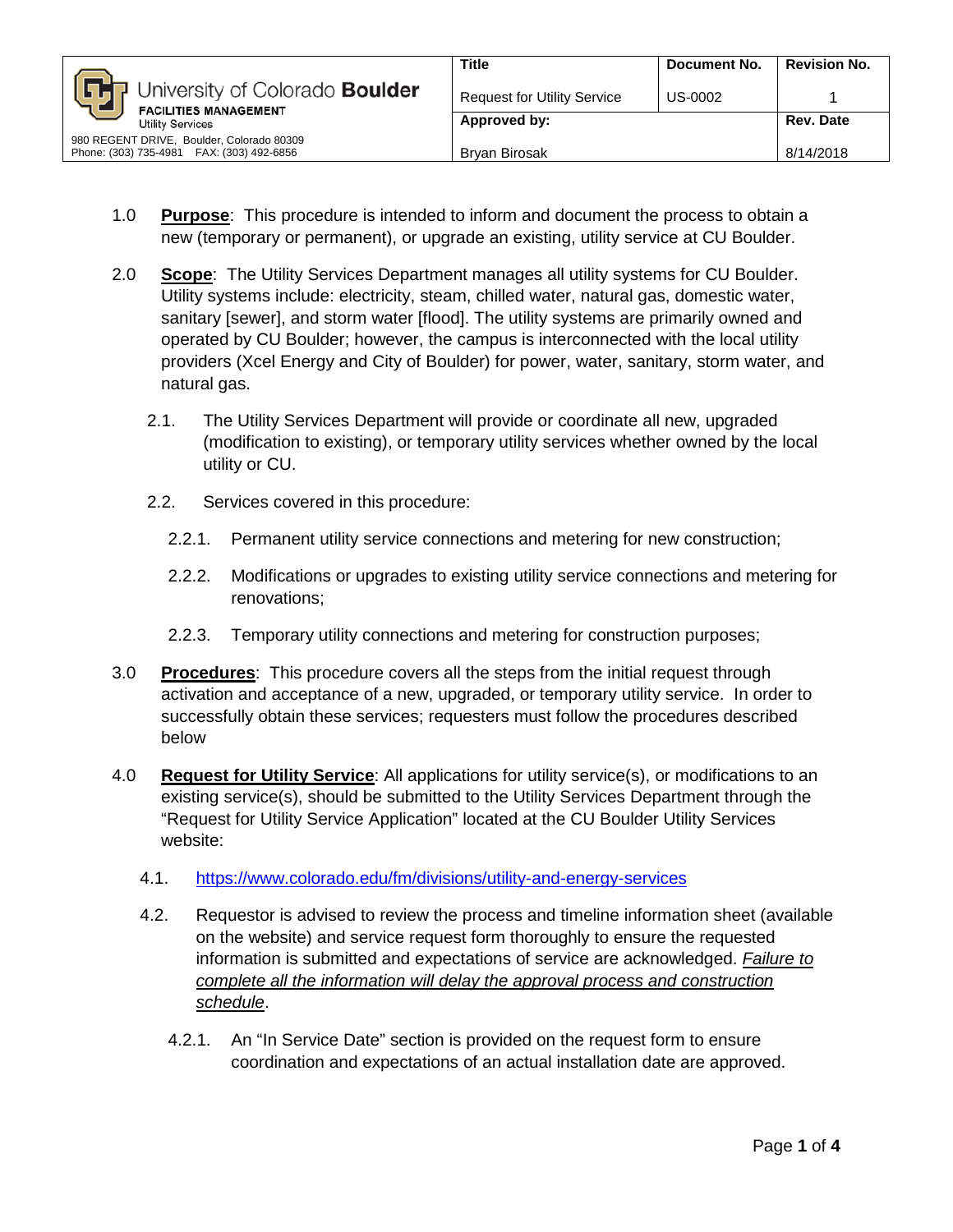

- 4.3. Upon receiving the Request for Utility Services Application, Utility Services will proceed with the new, upgraded, and temporary service process. See process and timeline sheet for additional clarification and information.
	- 4.3.1. During the request approval phase, Utility Services shall provide a schematic arrangement or narrative along with and estimated Interconnection Fee for the new service to the Requester. Requestor will receive an interconnection fee and schematic for each new service requested on the application.
- 5.0 **Applicant Requirements for New Utility Service**: Applicant shall complete the form in its entirety to ensure all information about the service request are provided, including:
	- 5.1. Site Plan: A site plan and/or conceptual drawing of the project which identifies the new utilities services required must accompany the Request for Utility Service application. Specifically, the Point of Entry (POE), meter locations, extent of utility work, service activation, and acceptance. See Data/Documents section on page 2 of the application for attachment instructions.
	- 5.2. Utility Demand (Load) Information: Applicant and/or Engineer of Record (EOR) shall provide the expected minimum, maximum, and normal operating load information for proper meter and component sizing.
	- 5.3. In Service Date: Applicant shall provide a CPM construction schedule to determine the desired "In Service Date". Construction schedule "In Service Date" shall comply with the posted timelines for utility service installation process. If no construction schedule is available, then applicant shall review and use the normal timelines provided for the "In Service Date" (based on start point of form submission).
	- 5.4. Funding: See Section 6.4 and 6.3.1.1.

## 6.0 **Utility Service Application Process**:

- 6.1. Request Review Process: Utility Services will review all Requests for Utility Services and will respond indicating either a.) *Concurrence* and *providing design requirements* or b.) *Revisions or more information needed* to enable the service request to be met. The applicant should allow 4-6 weeks to process the application request.
	- 6.1.1. A planning meeting will be scheduled by Utility Services with the Applicant (Requester) once all the necessary information is provided. The applicant will be provided an estimated interconnection cost (if any). If the proposed service is approved to proceed; Utility Services will establish a Utility Project to complete the expansion of the Distribution System and the Building Interconnection.
		- 6.1.1.1. Note: Depending on the actual project scope and coordination required. The Applicant can self-perform the utility interconnection project as long as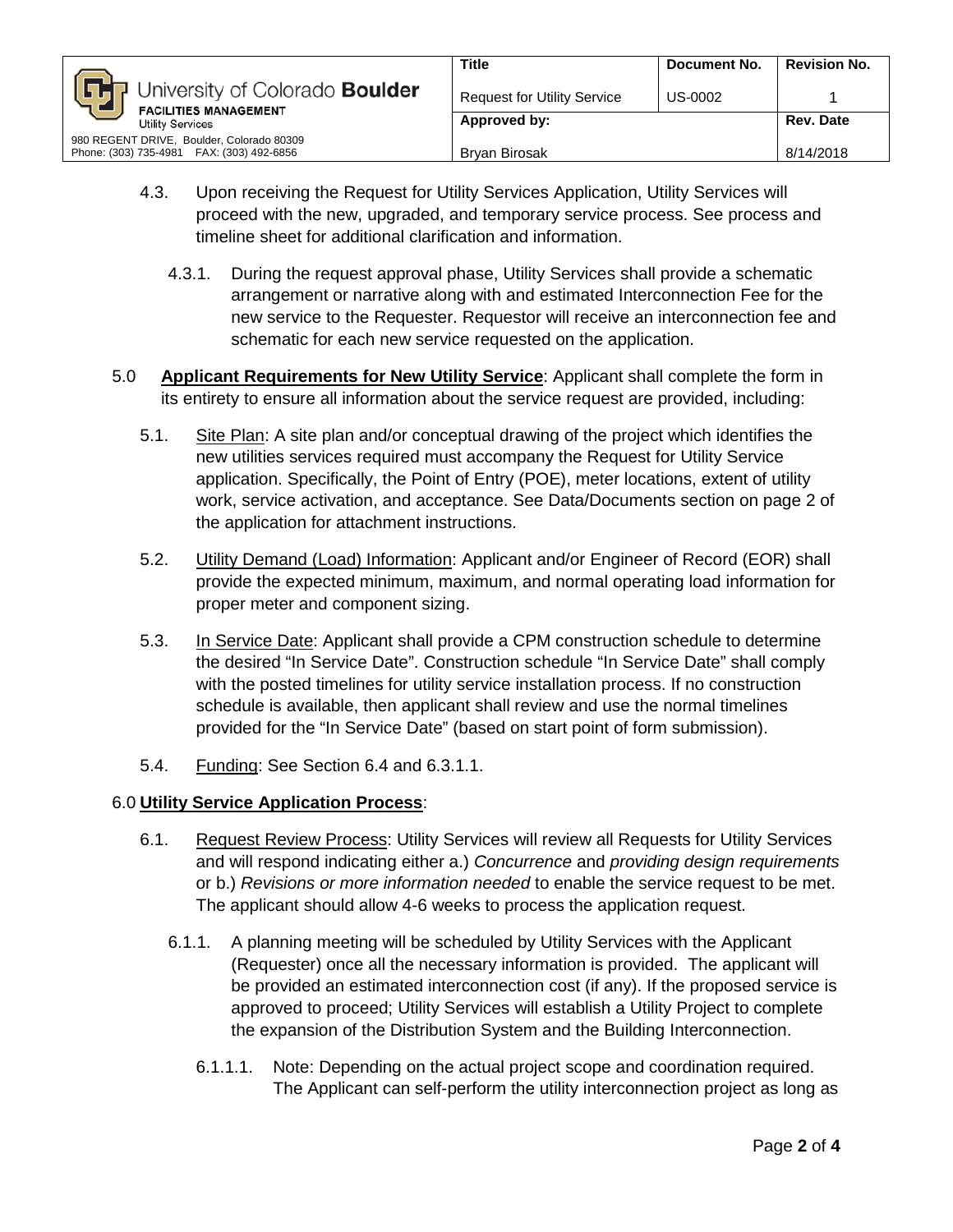the interconnection project in completed in accordance with the utility design criteria for the utility to be interconnected.

- 6.1.1.2. The Applicant is required to complete all the Building Automation System controls (if any) to complete the interconnection. The utility does not interface with the BAS, however, the BAS interconnection shall comply with the utility coordination requirements.
- 6.2. Utility Distribution & Building Interconnection Design Process: The utility will request a Project Manager from the PD&C group to establish professional service contracts to complete the utility distribution and building interconnection design drawings and specifications for the proposed service. The Utility Project Manager (as assigned by PD&C) and the Requester will coordinate the work through the planning, design, and construction process.
	- 6.2.1. Applicant should allow 12-16 weeks depending on the complexity of the request. Again, it is imperative to provide an "In Service Date" that properly accounts for this process and requesters must allow for this time as part of the project formulation in order for the full procedure to be followed. A Request for Utility Services Process flow diagram containing estimated timelines can be found at the above reference webite (see Section 4.1.)
- 6.3. Utility Service Interconnection Project: Upon completion of the Bid Documents under Section 6.2, the utility will Bid and manage two (2) separate construction projects:
	- 6.3.1. *Utility Distribution (DIST) Project*: Utility is shall fund all design and installation costs associated with the DIST expansion and service installation. The service installation shall end inside the building with a service valve and flange if a mechanical system and at the primary 15kV transformer connections if an electrical service.
		- 6.3.1.1. *EXCEPTION*: Direct Costs for utilities coordinated by Utility Services, but installed by the local utility company (e.g. Xcel Energy) shall be direct pass through for Construction Cost of the local utility. Utility Services does not charge for this administrative service.
	- 6.3.2. *Utility Building Interconnection Project*: Utility (at the Customer cost) shall complete all the work required to interconnect with the utility systems, including, but not limited to, the meters (steam, chilled water, water, electric), automated metering infrastructure (AMI), pumps for CHW installations, and Temperature Control Valve (TCV) for CHW service.
		- 6.3.2.1. As stated in Section 6.1.1.1.: Depending on the actual project scope and coordination required. The Applicant can self-perform the utility interconnection project as long as the interconnection project in completed